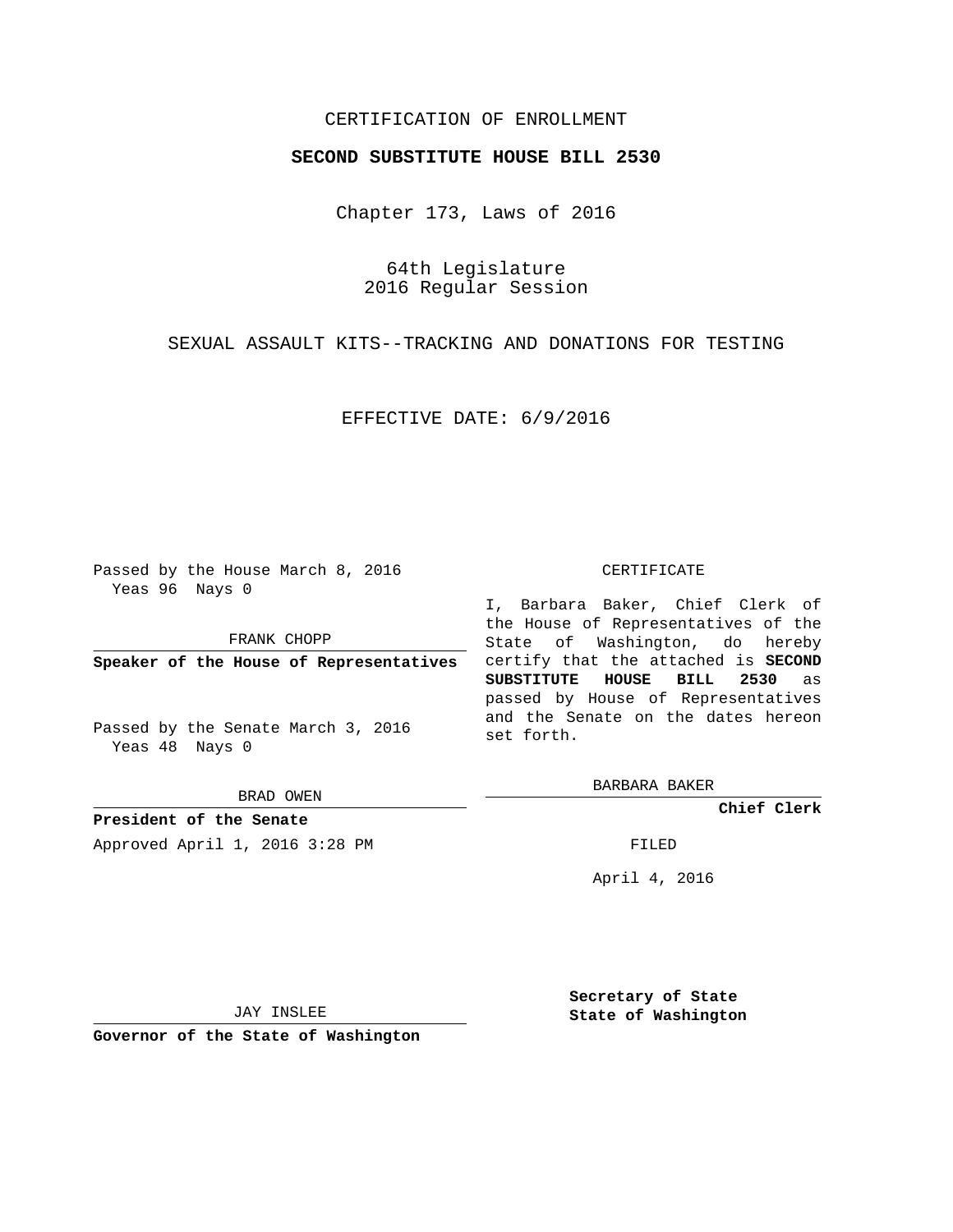### **SECOND SUBSTITUTE HOUSE BILL 2530**

## AS AMENDED BY THE SENATE

#### Passed Legislature - 2016 Regular Session

# **State of Washington 64th Legislature 2016 Regular Session**

**By** House Appropriations (originally sponsored by Representatives Orwall, McCabe, Appleton, Wylie, Tarleton, Senn, McBride, Kagi, Ryu, Hudgins, S. Hunt, Gregerson, Reykdal, Farrell, Pollet, Ortiz-Self, Harris, Bergquist, Lytton, Kochmar, Blake, Cody, Stambaugh, Wilson, Jinkins, Kuderer, Muri, Van De Wege, Frame, Hargrove, Ormsby, Sells, Pettigrew, and Stanford)

READ FIRST TIME 02/09/16.

1 AN ACT Relating to protecting victims of sex crimes; amending RCW 36.27.020; reenacting and amending RCW 42.56.240 and 43.79A.040; adding new sections to chapter 43.43 RCW; adding a new section to chapter 35.21 RCW; adding a new section to chapter 36.28 RCW; adding a new section to chapter 70.41 RCW; adding a new section to chapter 43.31 RCW; creating a new section; and providing an expiration date.

7 BE IT ENACTED BY THE LEGISLATURE OF THE STATE OF WASHINGTON:

# 8 **PART I - TRACKING AND TESTING OF SEXUAL ASSAULT KITS**

 NEW SECTION. **Sec. 1.** The legislature recognizes the deep pain and suffering experienced by victims of sexual assault. Sexual assault is an extreme violation of a person's body and sense of self and safety. Sexual violence is a pervasive social problem. National studies indicate that approximately one in four women will be sexually assaulted in their lifetimes. Survivors often turn to hospitals and local law enforcement for help, and many volunteer to have professionals collect a sexual assault kit to preserve physical evidence from their bodies. The process of collecting a sexual assault kit is extremely invasive and difficult.

19 The legislature finds that, when forensic analysis is completed, 20 the biological evidence contained inside sexual assault kits can be

p. 1 2SHB 2530.SL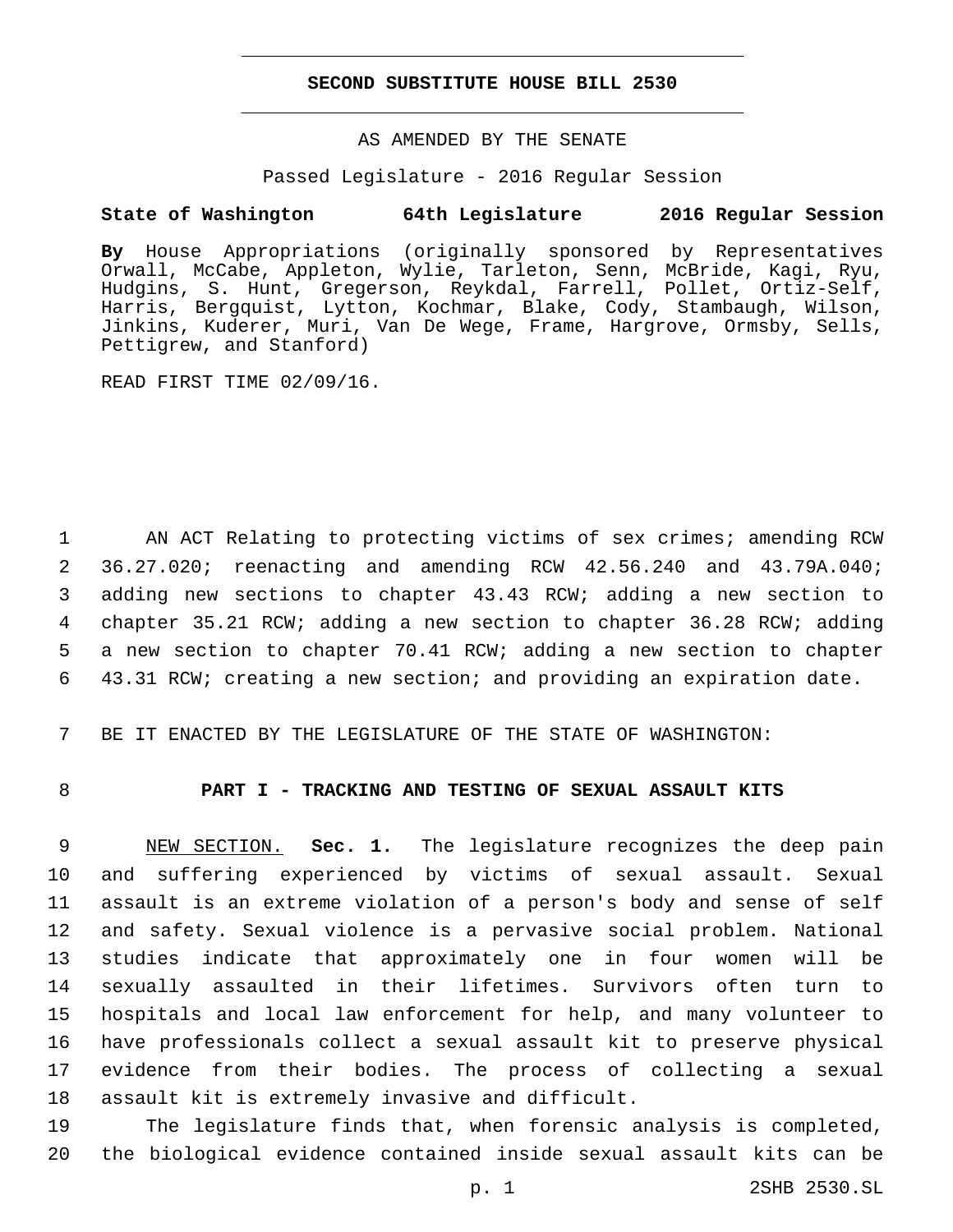an incredibly powerful tool for law enforcement to solve and prevent crime. Forensic analysis of all sexual assault kits sends a message to survivors that they matter. It sends a message to perpetrators that they will be held accountable for their crimes. The legislature is committed to bringing healing and justice to survivors of sexual assault.6

 The legislature recognizes the laudable and successful efforts of law enforcement in the utilization of forensic analysis of sexual assault kits in the investigation and prosecution of crimes in Washington state. In 2015, the legislature enhanced utilization of this tool by requiring the preservation and forensic analysis of sexual assault kits. The legislature intends to continue building on its efforts through the establishment of the statewide sexual assault kit tracking system. The system will be designed to track all sexual assault kits in Washington state, regardless of when they were collected, in order to further empower survivors with information, assist law enforcement with investigations and crime prevention, and 18 create transparency and foster public trust.

 NEW SECTION. **Sec. 2.** A new section is added to chapter 43.43 20 RCW to read as follows:

 (1) The Washington state patrol shall create and operate a statewide sexual assault kit tracking system. The Washington state patrol may contract with state or nonstate entities including, but not limited to, private software and technology providers, for the creation, operation, and maintenance of the system.

(2) The statewide sexual assault kit tracking system must:

 (a) Track the location and status of sexual assault kits throughout the criminal justice process, including the initial collection in examinations performed at medical facilities, receipt and storage at law enforcement agencies, receipt and analysis at forensic laboratories, and storage and any destruction after 32 completion of analysis;

 (b) Allow medical facilities performing sexual assault forensic examinations, law enforcement agencies, prosecutors, the Washington state patrol bureau of forensic laboratory services, and other entities in the custody of sexual assault kits to update and track 37 the status and location of sexual assault kits;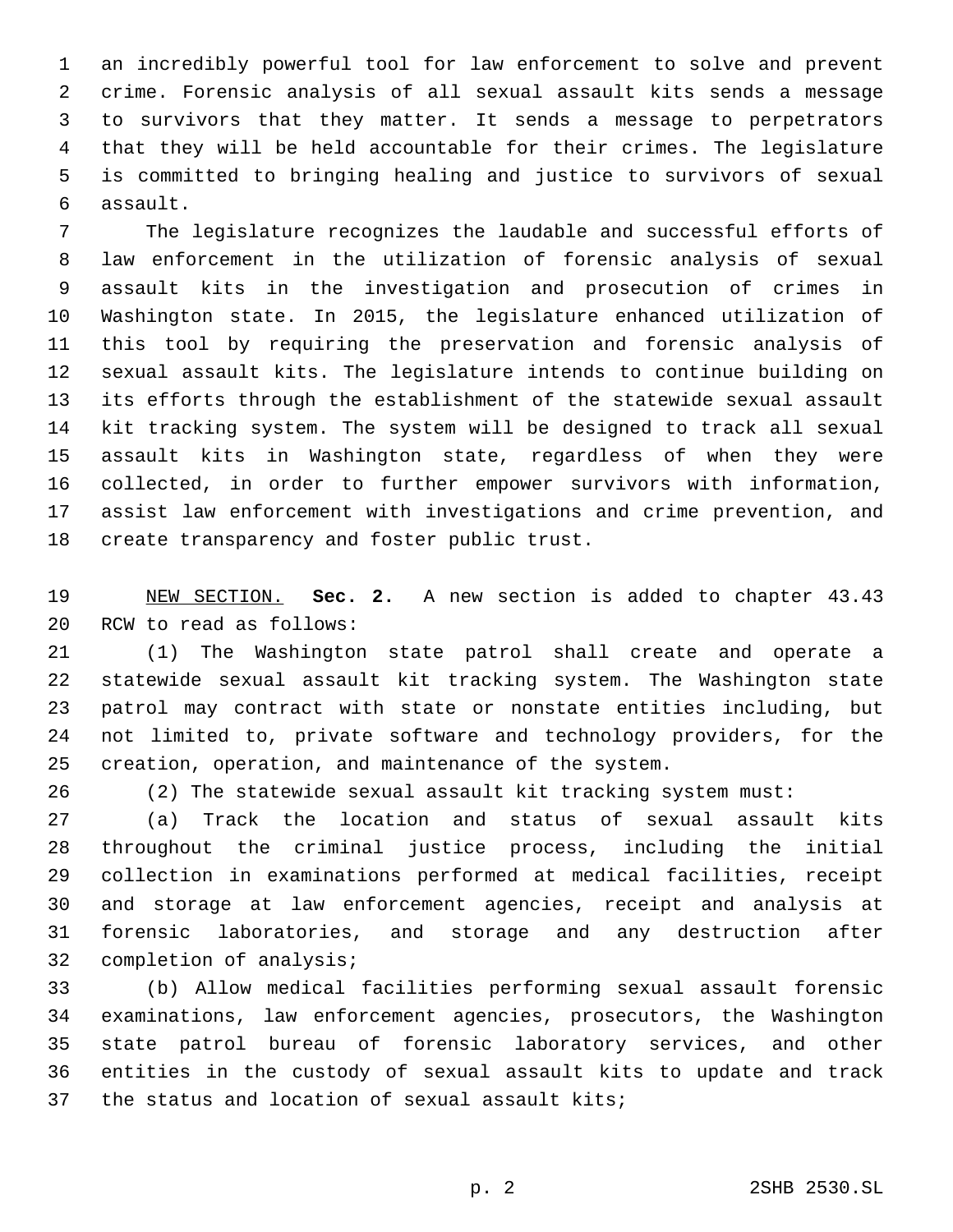(c) Allow victims of sexual assault to anonymously track or receive updates regarding the status of their sexual assault kits; 3 and

 (d) Use electronic technology or technologies allowing continuous 5 access.

 (3) The Washington state patrol may use a phased implementation process in order to launch the system and facilitate entry and use of the system for required participants. The Washington state patrol may phase initial participation according to region, volume, or other appropriate classifications. All entities in the custody of sexual assault kits shall fully participate in the system no later than June 1, 2018. The Washington state patrol shall submit a report on the current status and plan for launching the system, including the plan for phased implementation, to the joint legislative task force on sexual assault forensic examination best practices, the appropriate committees of the legislature, and the governor no later than January 1, 2017.

 (4) The Washington state patrol shall submit a semiannual report on the statewide sexual assault kit tracking system to the joint legislative task force on sexual assault forensic examination best practices, the appropriate committees of the legislature, and the governor. The Washington state patrol may publish the current report on its web site. The first report is due July 31, 2018, and subsequent reports are due January 31st and July 31st of each year. 25 The report must include the following:

 (a) The total number of sexual assault kits in the system 27 statewide and by jurisdiction;

 (b) The total and semiannual number of sexual assault kits where forensic analysis has been completed statewide and by jurisdiction;

 (c) The number of sexual assault kits added to the system in the 31 reporting period statewide and by jurisdiction;

 (d) The total and semiannual number of sexual assault kits where forensic analysis has been requested but not completed statewide and 34 by jurisdiction;

 (e) The average and median length of time for sexual assault kits to be submitted for forensic analysis after being added to the system, including separate sets of data for all sexual assault kits in the system statewide and by jurisdiction and for sexual assault kits added to the system in the reporting period statewide and by 40 jurisdiction;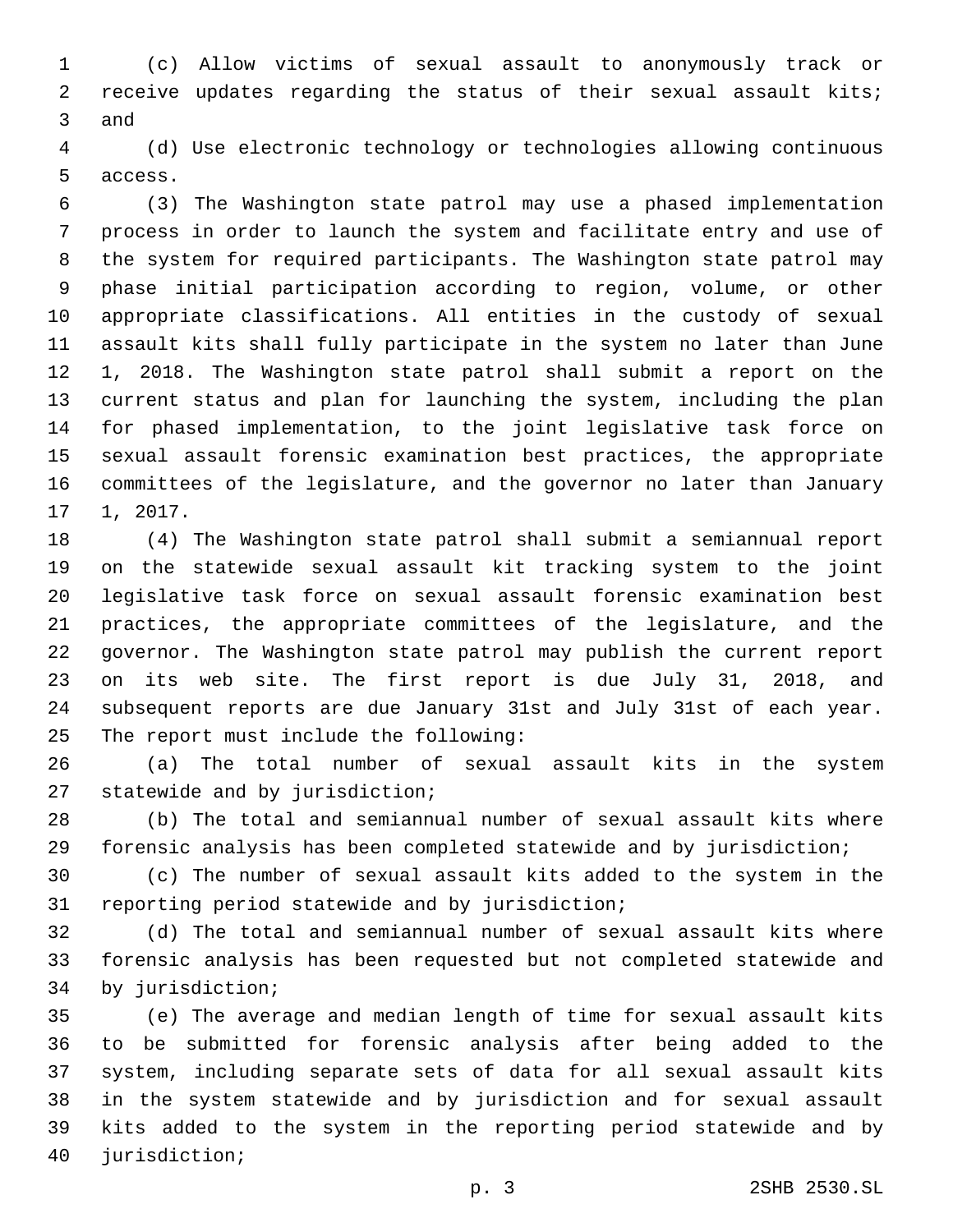(f) The average and median length of time for forensic analysis to be completed on sexual assault kits after being submitted for analysis, including separate sets of data for all sexual assault kits in the system statewide and by jurisdiction and for sexual assault kits added to the system in the reporting period statewide and by jurisdiction;6

 (g) The total and semiannual number of sexual assault kits destroyed or removed from the system statewide and by jurisdiction;

 (h) The total number of sexual assault kits, statewide and by jurisdiction, where forensic analysis has not been completed and six months or more have passed since those sexual assault kits were added 12 to the system; and

 (i) The total number of sexual assault kits, statewide and by jurisdiction, where forensic analysis has not been completed and one year or more has passed since those sexual assault kits were added to 16 the system.

 (5) For the purpose of reports under subsection (4) of this section, a sexual assault kit must be assigned to the jurisdiction associated with the law enforcement agency anticipated to receive the sexual assault kit or otherwise in the custody of the sexual assault kit.

 (6) Any public agency or entity, including its officials and employees, and any hospital and its employees providing services to victims of sexual assault may not be held civilly liable for damages arising from any release of information or the failure to release information related to the statewide sexual assault kit tracking system, so long as the release was without gross negligence.

 NEW SECTION. **Sec. 3.** A new section is added to chapter 35.21 29 RCW to read as follows:

 Local law enforcement agencies shall participate in the statewide sexual assault kit tracking system established in section 2 of this act for the purpose of tracking the status of all sexual assault kits in the custody of local law enforcement agencies and other entities contracting with local law enforcement agencies. Local law enforcement agencies shall begin full participation in the system according to the implementation schedule established by the 37 Washington state patrol.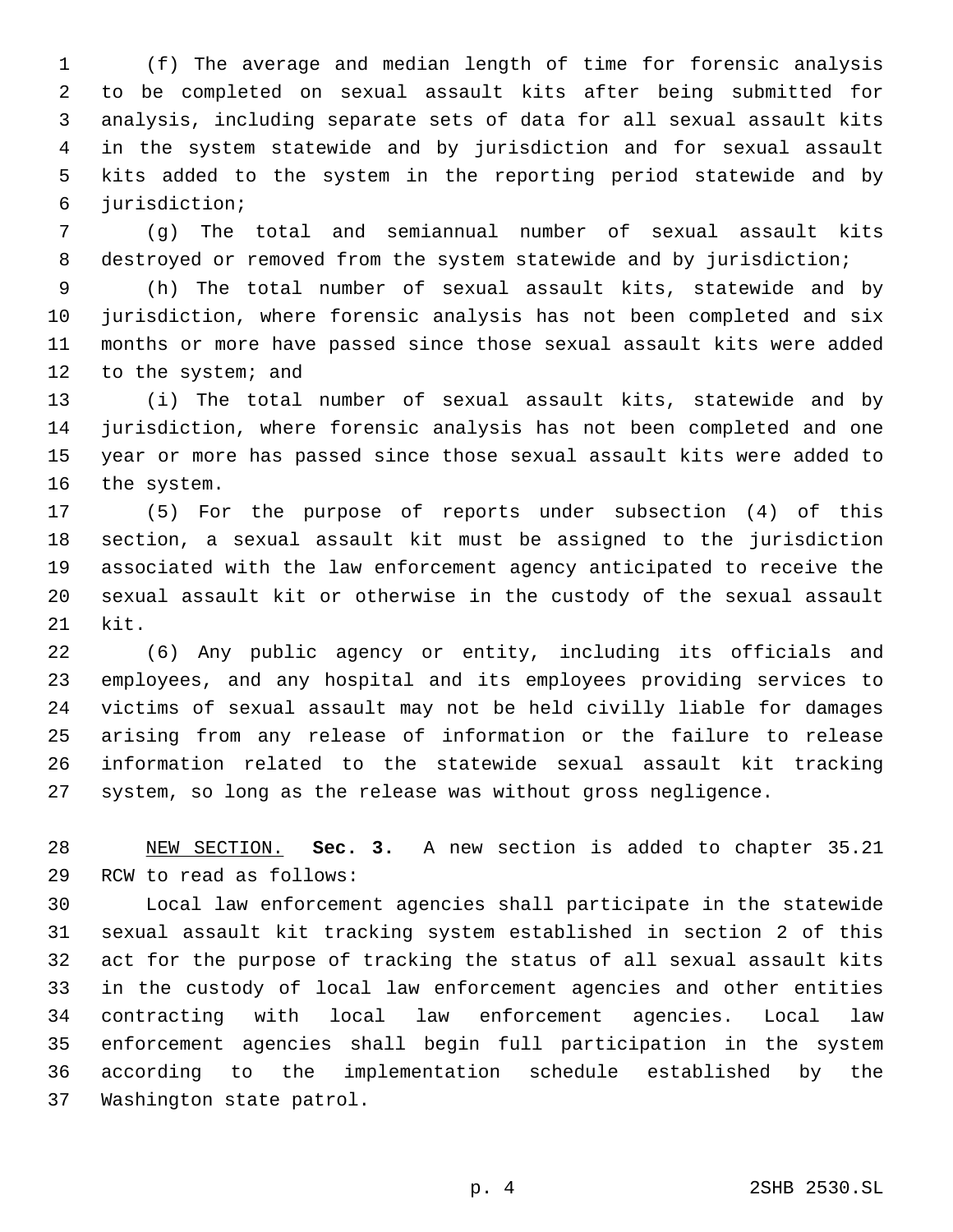NEW SECTION. **Sec. 4.** A new section is added to chapter 36.28 2 RCW to read as follows:

 A sheriff and his or her deputies shall participate in the statewide sexual assault kit tracking system established in section 2 of this act for the purpose of tracking the status of all sexual assault kits in the custody of the department and other entities contracting with the department. A sheriff shall begin full participation in the system according to the implementation schedule 9 established by the Washington state patrol.

 NEW SECTION. **Sec. 5.** A new section is added to chapter 43.43 11 RCW to read as follows:

 The Washington state patrol bureau of forensic laboratory services shall participate in the statewide sexual assault kit tracking system established in section 2 of this act for the purpose of tracking the status of all sexual assault kits in the custody of the Washington state patrol and other entities contracting with the Washington state patrol. The Washington state patrol bureau of forensic laboratory services shall begin full participation in the system according to the implementation schedule established by the 20 Washington state patrol.

 NEW SECTION. **Sec. 6.** A new section is added to chapter 70.41 22 RCW to read as follows:

 Hospitals licensed under this chapter shall participate in the statewide sexual assault kit tracking system established in section 2 of this act for the purpose of tracking the status of all sexual assault kits collected by or in the custody of hospitals and other entities contracting with hospitals. Hospitals shall begin full participation in the system according to the implementation schedule 29 established by the Washington state patrol.

 **Sec. 7.** RCW 36.27.020 and 2012 1st sp.s. c 5 s 2 are each 31 amended to read as follows:

32 The prosecuting attorney shall:

 (1) Be legal adviser of the legislative authority, giving it his or her written opinion when required by the legislative authority or the chairperson thereof touching any subject which the legislative authority may be called or required to act upon relating to the 37 management of county affairs;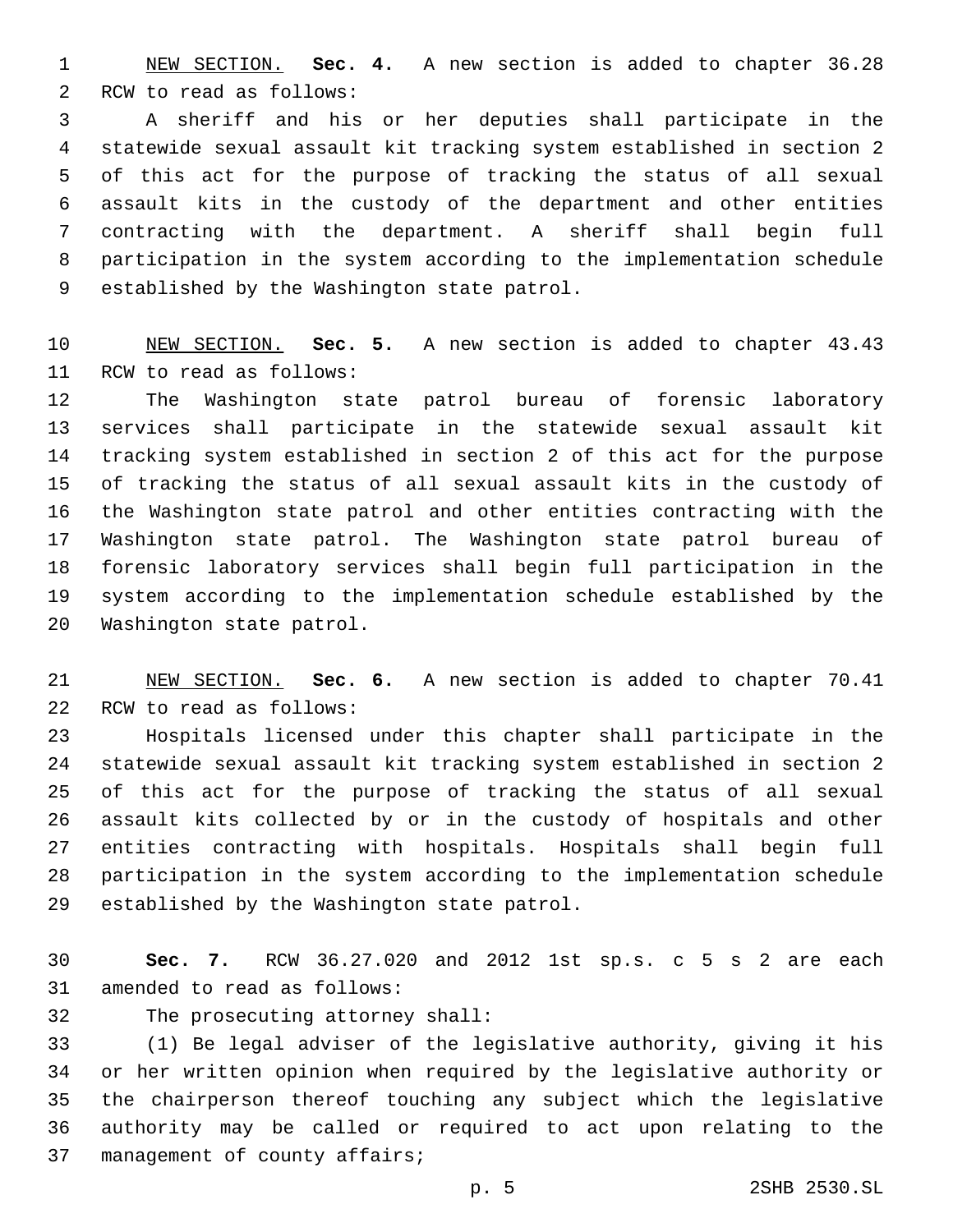(2) Be legal adviser to all county and precinct officers and school directors in all matters relating to their official business, and when required draw up all instruments of an official nature for 4 the use of said officers;

 (3) Appear for and represent the state, county, and all school districts subject to the supervisory control and direction of the attorney general in all criminal and civil proceedings in which the state or the county or any school district in the county may be a 9 party;

 (4) Prosecute all criminal and civil actions in which the state or the county may be a party, defend all suits brought against the state or the county, and prosecute actions upon forfeited recognizances and bonds and actions for the recovery of debts, fines, penalties, and forfeitures accruing to the state or the county;

 (5) Attend and appear before and give advice to the grand jury when cases are presented to it for consideration and draw all 17 indictments when required by the grand  $juryi$ 

 (6) Institute and prosecute proceedings before magistrates for the arrest of persons charged with or reasonably suspected of felonies when the prosecuting attorney has information that any such offense has been committed and the prosecuting attorney shall for that purpose attend when required by them if the prosecuting attorney is not then in attendance upon the superior court;

 (7) Carefully tax all cost bills in criminal cases and take care that no useless witness fees are taxed as part of the costs and that the officers authorized to execute process tax no other or greater 27 fees than the fees allowed by law;

 (8) Receive all cost bills in criminal cases before district judges at the trial of which the prosecuting attorney was not present, before they are lodged with the legislative authority for payment, whereupon the prosecuting attorney may retax the same and the prosecuting attorney must do so if the legislative authority 33 deems any bill exorbitant or improperly taxed;

 (9) Present all violations of the election laws which may come to the prosecuting attorney's knowledge to the special consideration of 36 the proper jury;

 (10) Examine once in each year the official bonds of all county and precinct officers and report to the legislative authority any 39 defect in the bonds of any such officer;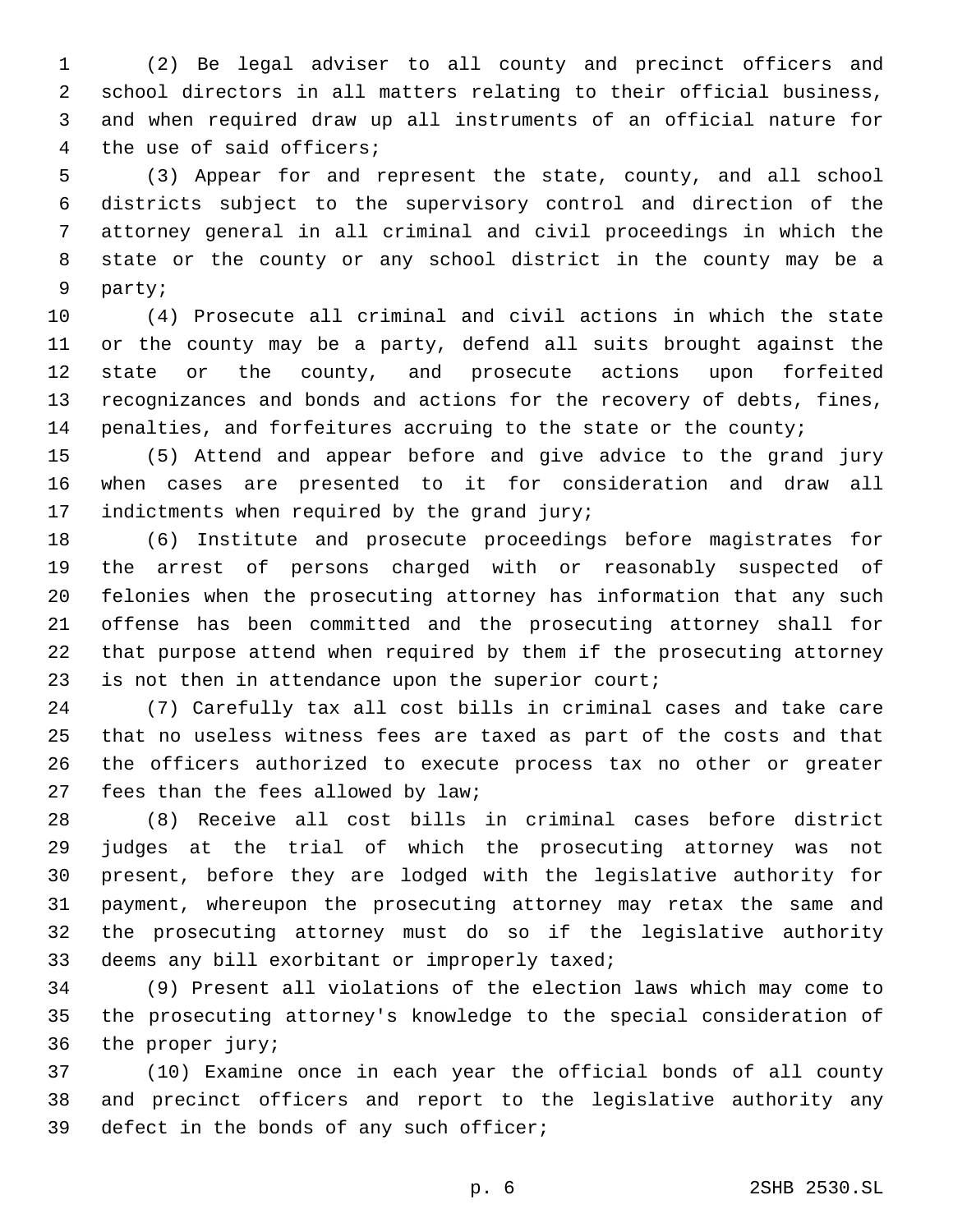(11) Seek to reform and improve the administration of criminal justice and stimulate efforts to remedy inadequacies or injustice in 3 substantive or procedural law<sub>j</sub>

 (12) Participate in the statewide sexual assault kit tracking system established in section 2 of this act for the purpose of tracking the status of all sexual assault kits connected to criminal investigations and prosecutions within the county. Prosecuting attorneys shall begin full participation in the system according to the implementation schedule established by the Washington state 10 patrol.

 **Sec. 8.** RCW 42.56.240 and 2015 c 224 s 3 and 2015 c 91 s 1 are 12 each reenacted and amended to read as follows:

 The following investigative, law enforcement, and crime victim information is exempt from public inspection and copying under this 15 chapter:

 (1) Specific intelligence information and specific investigative records compiled by investigative, law enforcement, and penology agencies, and state agencies vested with the responsibility to discipline members of any profession, the nondisclosure of which is essential to effective law enforcement or for the protection of any 21 person's right to privacy;

 (2) Information revealing the identity of persons who are witnesses to or victims of crime or who file complaints with investigative, law enforcement, or penology agencies, other than the commission, if disclosure would endanger any person's life, physical safety, or property. If at the time a complaint is filed the complainant, victim, or witness indicates a desire for disclosure or nondisclosure, such desire shall govern. However, all complaints filed with the commission about any elected official or candidate for public office must be made in writing and signed by the complainant 31 under oath;

 (3) Any records of investigative reports prepared by any state, county, municipal, or other law enforcement agency pertaining to sex offenses contained in chapter 9A.44 RCW or sexually violent offenses as defined in RCW 71.09.020, which have been transferred to the Washington association of sheriffs and police chiefs for permanent electronic retention and retrieval pursuant to RCW 40.14.070(2)(b);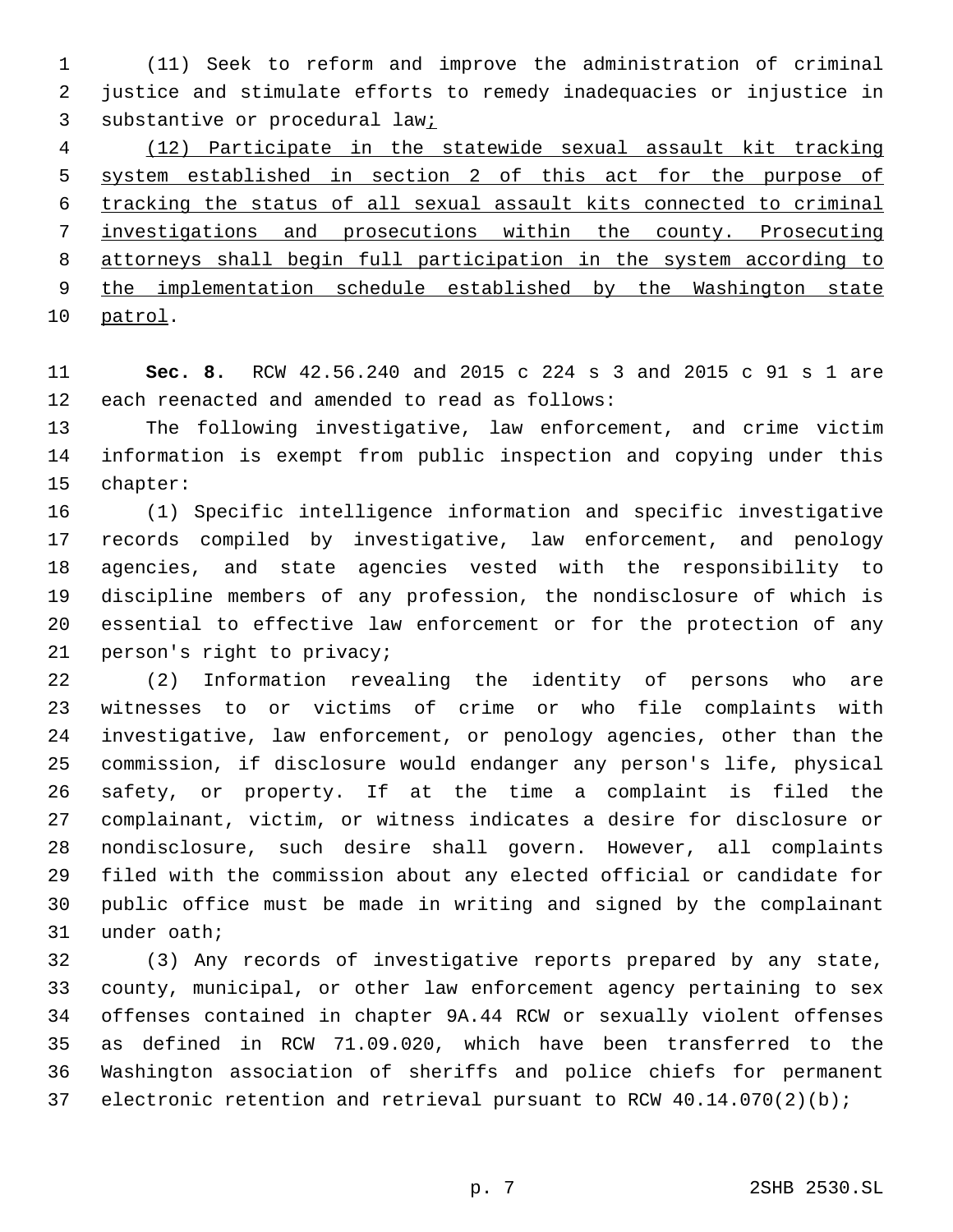(4) License applications under RCW 9.41.070; copies of license applications or information on the applications may be released to 3 law enforcement or corrections agencies;

 (5) Information revealing the identity of child victims of sexual assault who are under age eighteen. Identifying information means the child victim's name, address, location, photograph, and in cases in which the child victim is a relative or stepchild of the alleged perpetrator, identification of the relationship between the child and 9 the alleged perpetrator;

 (6) Information contained in a local or regionally maintained gang database as well as the statewide gang database referenced in 12 RCW 43.43.762;

 (7) Data from the electronic sales tracking system established in 14 RCW 69.43.165;

 (8) Information submitted to the statewide unified sex offender notification and registration program under RCW 36.28A.040(6) by a person for the purpose of receiving notification regarding a registered sex offender, including the person's name, residential 19 address, and email address;

 (9) Personally identifying information collected by law enforcement agencies pursuant to local security alarm system programs and vacation crime watch programs. Nothing in this subsection shall be interpreted so as to prohibit the legal owner of a residence or business from accessing information regarding his or her residence or 25 business;

 (10) The felony firearm offense conviction database of felony 27 firearm offenders established in RCW 43.43.822;

 (11) The identity of a state employee or officer who has in good faith filed a complaint with an ethics board, as provided in RCW 42.52.410, or who has in good faith reported improper governmental action, as defined in RCW 42.40.020, to the auditor or other public 32 official, as defined in RCW 42.40.020;

 (12) The following security threat group information collected and maintained by the department of corrections pursuant to RCW 72.09.745: (a) Information that could lead to the identification of a person's security threat group status, affiliation, or activities; (b) information that reveals specific security threats associated with the operation and activities of security threat groups; and (c) information that identifies the number of security threat group 40 members, affiliates, or associates; ((and))

p. 8 2SHB 2530.SL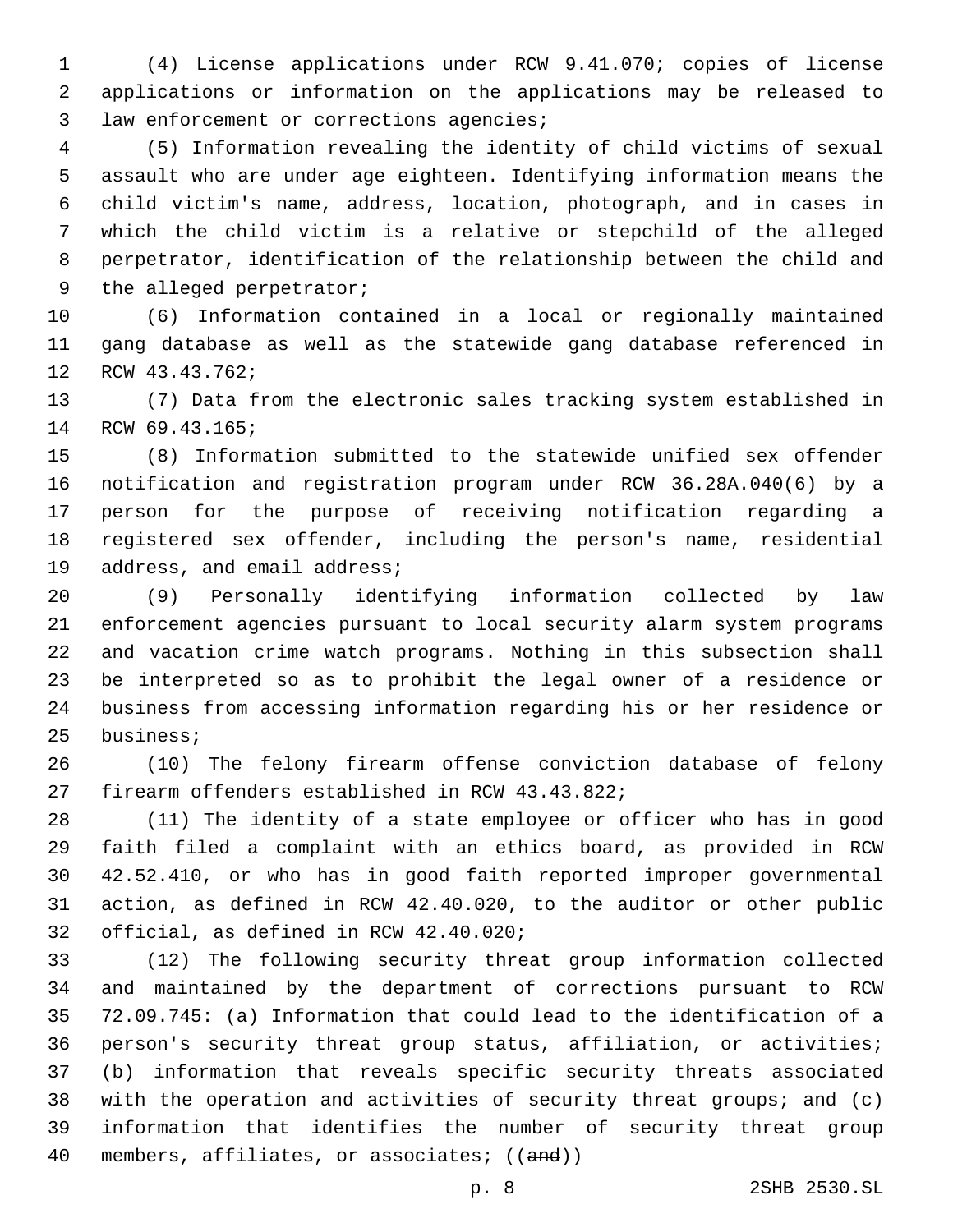(13) The global positioning system data that would indicate the location of the residence of an employee or worker of a criminal 3 justice agency as defined in RCW 10.97.030; and

 (14) Any records and information contained within the statewide sexual assault kit tracking system established in section 2 of this act.

# **PART II - ACCEPTING DONATIONS FOR PROTECTING VICTIMS**

 NEW SECTION. **Sec. 9.** A new section is added to chapter 43.31 9 RCW to read as follows:

 (1) The Washington sexual assault kit program is created within the department for the purpose of accepting private funds conducting forensic analysis of sexual assault kits in the possession of law enforcement agencies but not submitted for analysis as of July 24, 2015. The director may accept gifts, grants, donations, or moneys from any source for deposit in the Washington sexual assault kit account created under subsection (2) of this section.

 (2) The Washington sexual assault kit account is created in the custody of the state treasurer. Funds deposited in the Washington sexual assault kit account may be used for the Washington sexual assault kit program established under this section. The Washington sexual assault kit account is subject to allotment procedures under chapter 43.88 RCW, but an appropriation is not required for 23 expenditures.

 (3) Funds deposited in the Washington sexual assault kit account must be transferred and used exclusively for the following:

 (a) Eighty-five percent of the funds for the Washington state patrol bureau of forensic laboratory services for the purpose of conducting forensic analysis of sexual assault kits in the possession of law enforcement agencies but not submitted for forensic analysis 30 as of July 24, 2015; and

 (b) Fifteen percent of the funds for the office of crime victims advocacy in the department for the purpose of funding grants for sexual assault nurse examiner services and training.

34 (4) This section expires June 30, 2022.

 **Sec. 10.** RCW 43.79A.040 and 2013 c 251 s 5 and 2013 c 88 s 1 are 36 each reenacted and amended to read as follows: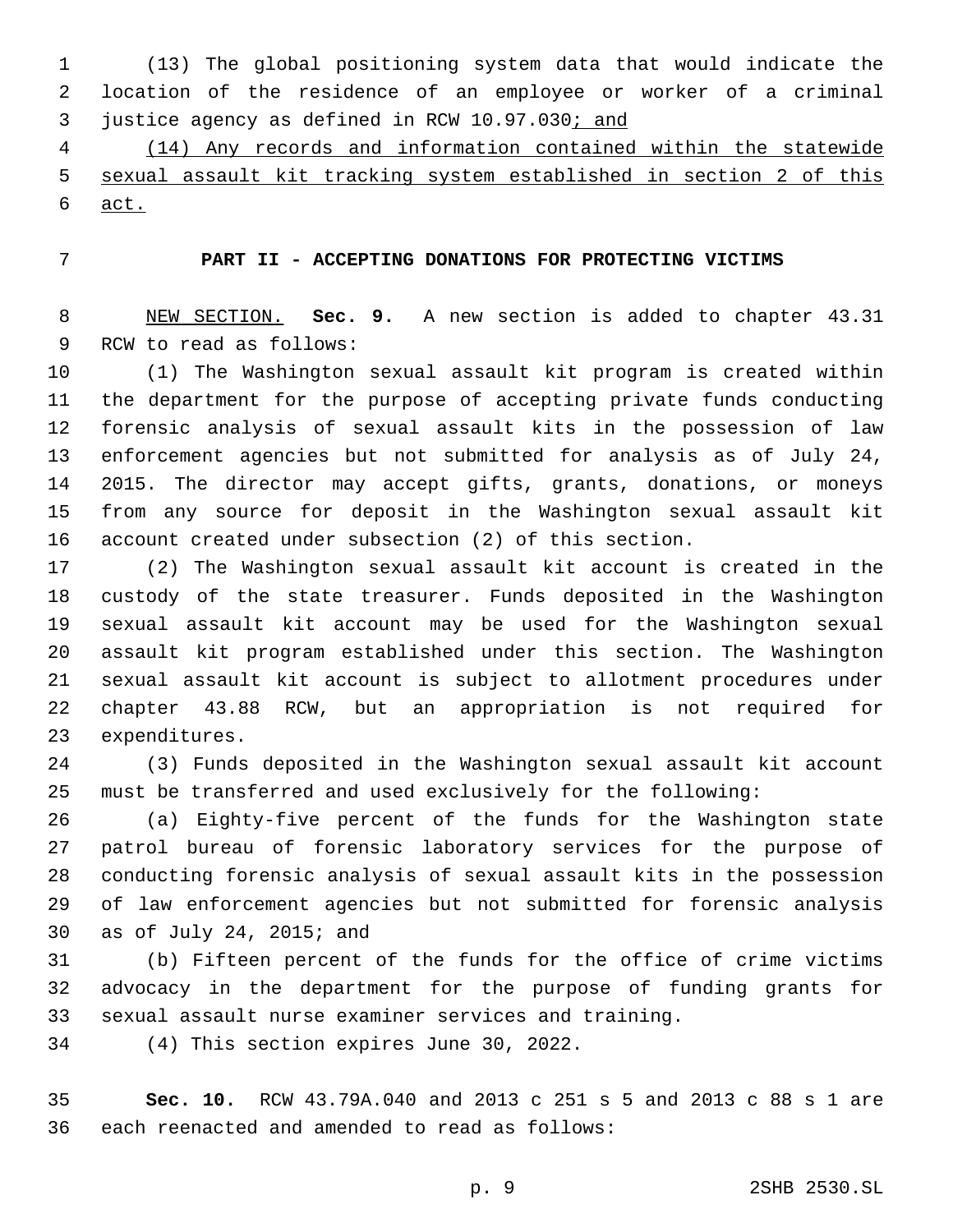(1) Money in the treasurer's trust fund may be deposited, invested, and reinvested by the state treasurer in accordance with RCW 43.84.080 in the same manner and to the same extent as if the money were in the state treasury, and may be commingled with moneys in the state treasury for cash management and cash balance purposes.

 (2) All income received from investment of the treasurer's trust fund must be set aside in an account in the treasury trust fund to be 8 known as the investment income account.

 (3) The investment income account may be utilized for the payment of purchased banking services on behalf of treasurer's trust funds including, but not limited to, depository, safekeeping, and disbursement functions for the state treasurer or affected state agencies. The investment income account is subject in all respects to chapter 43.88 RCW, but no appropriation is required for payments to financial institutions. Payments must occur prior to distribution of earnings set forth in subsection (4) of this section.

 (4)(a) Monthly, the state treasurer must distribute the earnings credited to the investment income account to the state general fund except under (b), (c), and (d) of this subsection.

 (b) The following accounts and funds must receive their proportionate share of earnings based upon each account's or fund's average daily balance for the period: The Washington promise scholarship account, the Washington advanced college tuition payment program account, the accessible communities account, the community and technical college innovation account, the agricultural local fund, the American Indian scholarship endowment fund, the foster care scholarship endowment fund, the foster care endowed scholarship trust fund, the contract harvesting revolving account, the Washington state combined fund drive account, the commemorative works account, the county enhanced 911 excise tax account, the toll collection account, the developmental disabilities endowment trust fund, the energy account, the fair fund, the family leave insurance account, the food animal veterinarian conditional scholarship account, the fruit and vegetable inspection account, the future teachers conditional scholarship account, the game farm alternative account, the GET ready for math and science scholarship account, the Washington global health technologies and product development account, the grain inspection revolving fund, the industrial insurance rainy day fund, the juvenile accountability incentive account, the law enforcement officers' and firefighters' plan 2 expense fund, the local tourism

p. 10 2SHB 2530.SL